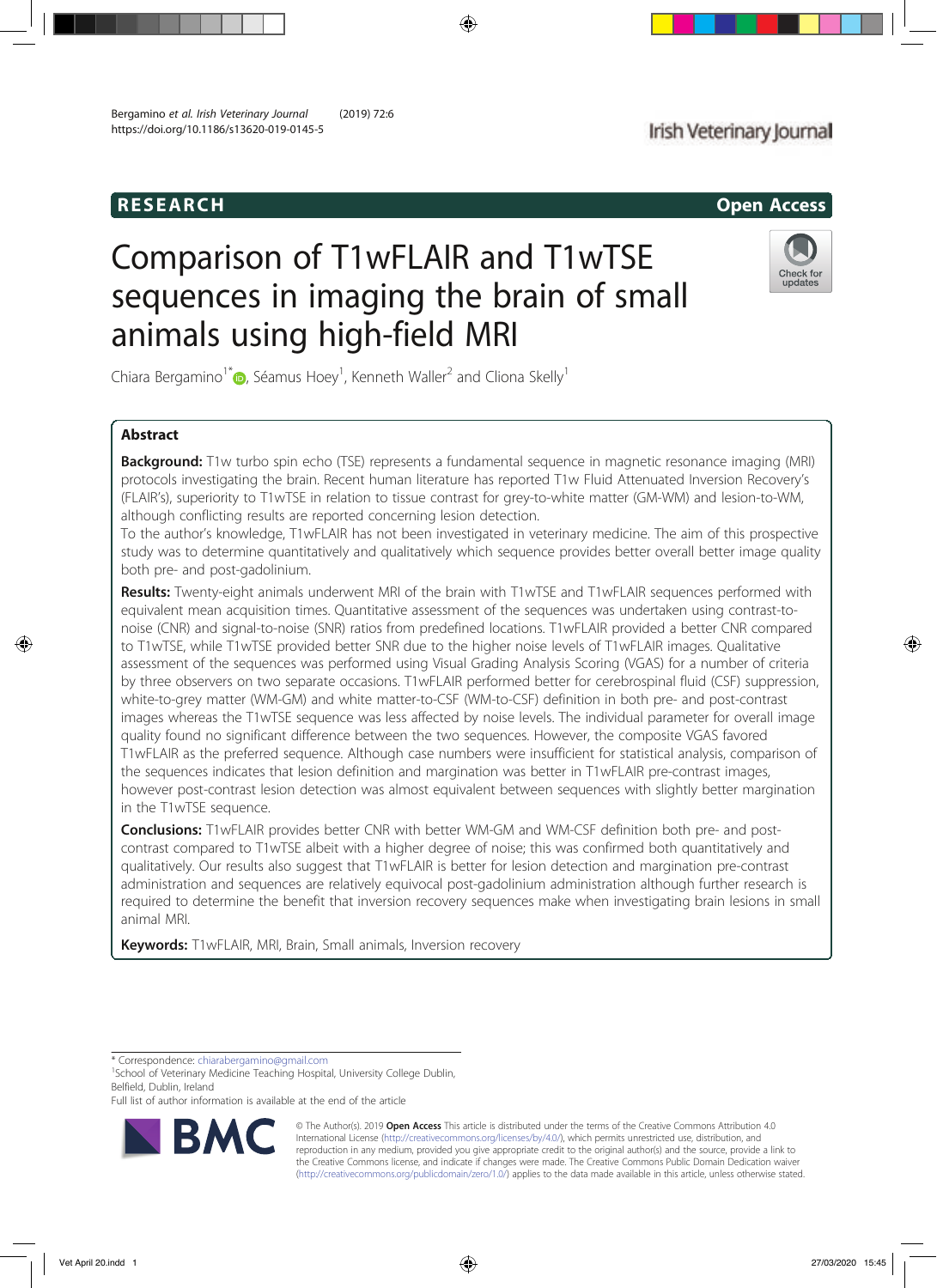# Background

T1weighted turbo spin echo (T1wTSE) is considered a fundamental sequence in clinical small animal brain MRI imaging [1, 2]. It is characterized by short echo (TE) and repetition (TR) times and used mainly for anatomical reference.

T1weighted Fluid Attenuated Inversion Recovery (T1wFLAIR) is an inversion recovery (IR) turbo spin echo sequence that has been investigated in human medicine since 1985 [3]. Since inception, the sequence has demonstrated improved WM-GM and lesion-WM contrast, but the long acquisition time has limited its use in clinical settings. Multiple studies have highlighted improvements in the technical aspects of the sequence and investigated its clinical usefulness [4–10]. In 2000 Lee et al., examined the inversion recovery sequence and determined that despite the longer acquisition time, T1wFLAIR improved the extent and conspicuity of lesions and was qualitatively superior for image contrast when compared to T1wTSE [6]. Human medical literature report overall agreement among different studies on the ability of T1wFLAIR in providing better WM-GM definition and better lesion-to-WM contrast in both high- and low-field MRI [3-7, 9, 11] and in both preand post-contrast studies [9, 12]. Some contradictory results have, however, been published regarding the ability of T1wFLAIR in detecting brain disease [8–10, 12]. The study conducted by Qian et al., (2008), found a considerable number of lesions detected only on T1wTSE, in both pre and post-contrast sequences [8]. A more recent study by Jeong et al. (2014) evaluated the role of T1wFLAIR in oncologic patients and concluded that the inversion recovery sequence was better or comparable to T1wTSE both quantitatively and qualitatively in postcontrast imaging [10].

In the veterinary literature, one study compared the contrast-enhanced T2w FLAIR and T1wSE image sequences [13]. The study focused on the usefulness of T2wFLAIR compared to standard T1wSE in detecting brain lesions in post-contrast images in low-field magnets. It was reported that T2wFLAIR allowed the identification of a higher number of lesions compared to T1wSE. Falzone et al. (2008) concluded that the contribution that inversion recovery sequences made to small animal brain imaging required further investigation to assess its full potential [13].

In light of the conflicting reports regarding lesion detection in the human medical literature and in order to quantify the contribution that T1wFLAIR gives to brain imaging in terms of tissue contrast from a veterinary perspective, a prospective study was undertaken.

The study was designed to acquire images using parameters that would minimize the differences in the length of time for acquisition to increase the feasibility of using T1wFLAIR in a clinical setting. The postacquisition image sequences were then analysed both quantitatively and qualitatively, pre and post contrast administration. The quantitative evaluation consisted of two objective assessments: contrast to noise ratio (CNR) and signal to noise ratio (SNR). Contrast refers to the signal difference between two tissues or a lesion and its background [14] and the CNR is defined as the ratio of signal difference (contrast) to the standard deviation of background noise (σ). SNR is defined as the ratio of the amplitude of the MR signal to the average amplitude of the background noise [14]. Both parameters are considered important for image quality.

Visual grade analysis (VGA) is a qualitative image assessment method that permits an image or parts of an image to be evaluated visually [15]. Using predefined criteria VGA allows the quantification of subjective opinions into a scoring system making them amenable to statistical analysis [16]. VGA has been validated in human radiology, as an analytical system for image quality [15, 17–19]. Currently, in veterinary medicine VGA has also been examined and it is now considered a valid option in radiology to quantitatively assess the image quality [20].

The primary aim of this prospective study is to quantitatively and qualitatively compare T1wTSE with T1wFLAIR images to determine which sequence provides better CSF suppression, GM-WM contrast, lower noise and overall better image quality both pre- and post-gadolinium. The hypothesis is that T1wFLAIR would provide better CSF suppression, GM-WM and WM-CSF contrast. The secondary aim of this study is to evaluate which image sequence would provide better image quality taking into account the influence of contrast to noise and signal to noise ratios. The study also compared the sequences for lesion detection and margination pre and post contrast enhancement.

## Methods

# Animals

This was a prospective, comparative study of 28 adult animals admitted to the Veterinary Teaching Hospital, University College Dublin and Veterinary Medical Teaching Hospital, University of Wisconsin-Madison undergoing MRI investigation of the brain between May 2017 and July 2018. T1wFLAIR and T1wTSE sequences formed part of the routine sequences for brain imaging at both institutions, allowing exemption from ethical review. Animals were included in the study when both T1wTSE and T1wFLAIR were performed within the same examination, in the same transverse plane and with the same slice thickness in both pre- and post-contrast statuses. A patient was excluded when the T1wFLAIR parameters were changed, when the two sequences were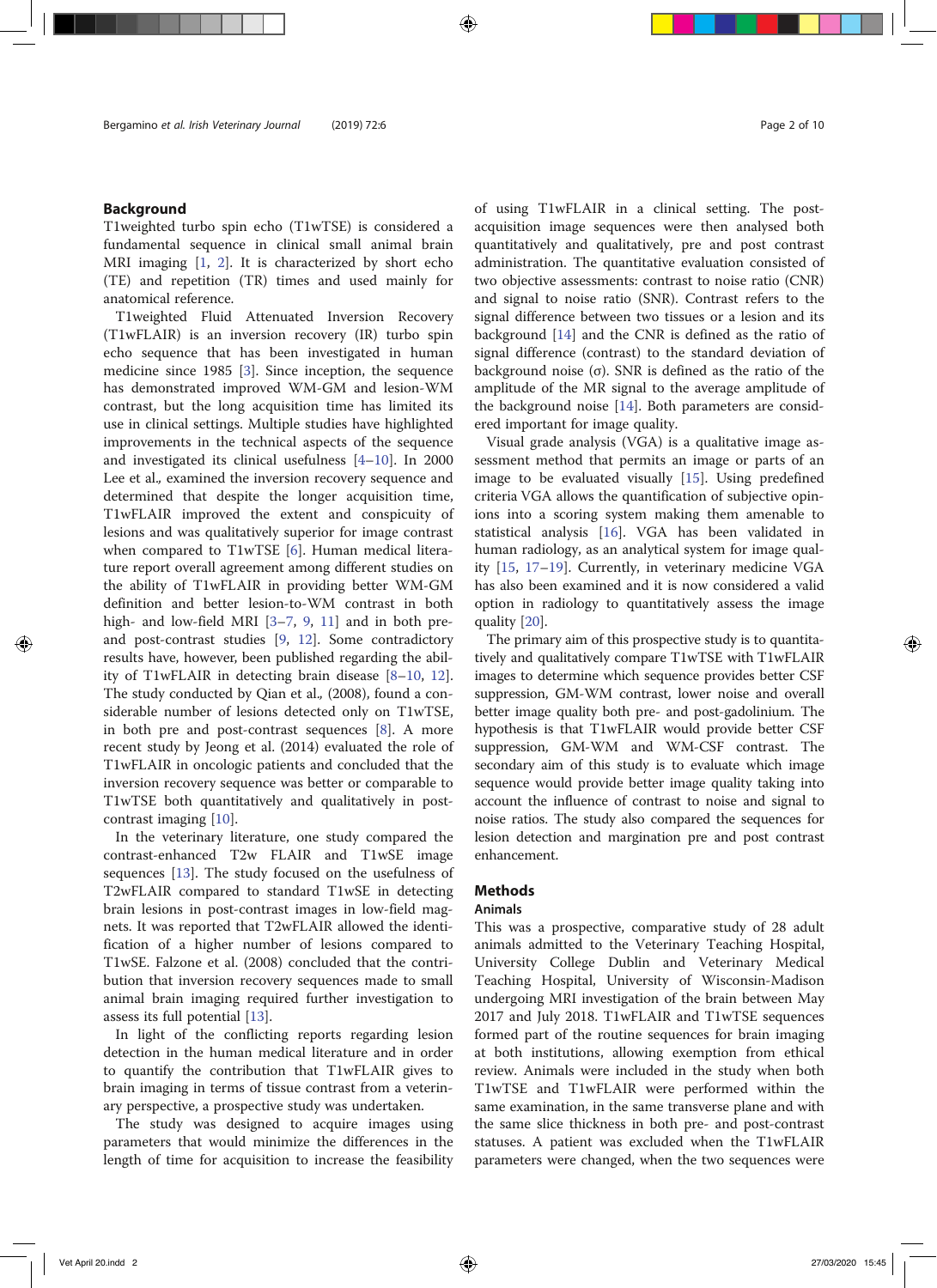acquired only in pre- or post-contrast or when the two sequences had different slice thickness.

#### Image acquisition

Images were acquired using two MRI scanners at each of the centres (1.5 T Philips, Achieva, Philips Medical System, The Netherlands, 1.5 T GE Genesis Signa, GE GE Healthcare Milwaukee, USA) using head or extremity coils, depending on the size of the animal. The MRI brain protocol included transverse T1wTSE and T1wFLAIR, acquired at the same slice thickness, adapted to the size of the patient (2.5–5 mm), both preand post-gadolinium (PG) administration. T1wTSE parameters were as follow: TE 9–12 ms (milliseconds); TR: 450–700 ms; NEX: 2–4. For T1wFLAIR parameters were: TE:16 ms; TR: 2000 ms; TI:600 ms; NEX: 2. The acquisition time for each sequence was recorded.

#### Quantitative analysis

SNR for the white matter (WM), grey matter (GM) and cerebrospinal fluid (CSF) and CNR for the WM-GM and WM-CSF were measured in all 4 sequences (T1wTSE, T1wFLAIR, T1wTSE PG and T1wFLAIR PG). A standard circular region of interest (ROI) was drawn in a number of different areas of the central nervous system in all sequences by one board certified radiologist. The predefined ROIs chosen for WM were: the cerebellar hemisphere, the internal capsule and the thalamus. The GM ROIs were placed at the cingulate gyrus, temporal cortex and piriform lobe, alternating between the right and left side in structurally normal brains and choosing the unaffected site in cases with pathological changes. The mean of the three ROIs for WM and GM were used for statistical analysis. For the CSF ROI, the lateral ventricles were the preferred site, however, occasionally when they were too small to allocate the ROI, the third ventricle or the aqueduct was chosen instead.

#### Qualitative analysis

Three board-certified radiologists independently evaluated the DICOM (Digital Imaging and Communication in Medicine) images in two separate sessions a minimum of 3 weeks apart. Cases were anonymized and identified with a progressive number, generated by a random number generator and each number was different between the two sessions. For each patient the precontrast sequences were identified as "A" or "B", while the post-contrast as "C" or "D". Observers were asked to compare the images in pairs (A with B, and C with D) evaluating each pair using post-processing alterations of the images (such as magnification or windowing) where appropriate. The qualitative criteria examined were: the degree of CSF suppression; WM-GM definition; WM-CSF definition; the presence of noise; presence of other artifacts affecting the region of interest (cerebrum, cerebellum, meninges and neurocranium) overall better image quality. Observers expressed their preferences choosing the letter (A or B, C or D) for each criteria of the paired sample. If neither sequence was preferred, then a value of 0 was given for equivalence. The data was then collated using a three-grade scale. The observer preferences were assigned a value, such that when T1wFLAIR was the preferred sequence, a score of  $+1$ was given, when T1wTSE was the preferred sequence a score of −1 was given, and a 0 score was given if the two sequences were considered equal. Composite Visual Grade Analysis Score (VGAS) for each comparative set of sequence was calculated based on 4 of the 5 parameters measured (CSF suppression, WM-GM definition, WM-CSF definition and presence of noise). Overall image quality, as judged by the observers, was not included in calculation of the composite VGAS as it was an amalgam of the other criteria.

Observers also judged if a lesion was detectable on one or both sequences pre and post contrast. If present, the sequence which provided better lesion margination and detectability was indicated by the letter of the preferred sequence or a 0 in case of equivalence. The data was then collated using the same threegrade scale.

#### Statistical analysis

Statistical analysis was carried out by a veterinary statistician.

#### Quantitative analysis

Sample size calculation using G-Power was performed to find the minimum number of animals for the study. Given a two-tailed design with an alpha  $error = 0.0002$ (due to the Bonferroni correction for multiple hypotheses) and effect size of 1, we can expect to identify significant differences with an 80% power with a sample size of 21. At sample size 28, the same power can be achieved for effect size  $\sim$  0.82. Further, sample size of 28 is a reasonable size for the t-test to be valid should the data be non-normally distributed [21].

For the CNR, using STATA 15, a two-tailed t-test with 27 degrees of freedom was performed for each comparison for the null hypothesis that the mean of the ROIs for T1wFLAIR was equal to the mean of T1wTSE.

A sign test was carried out for the SNR, evaluating how the median value for the T1wFLAIR sequence rated against the median value of T1wTSE. A positive observation indicating T1wFLAIR performed better than T1wTSE, a negative observation that it performed worse, with a 0 ranking as equivalent.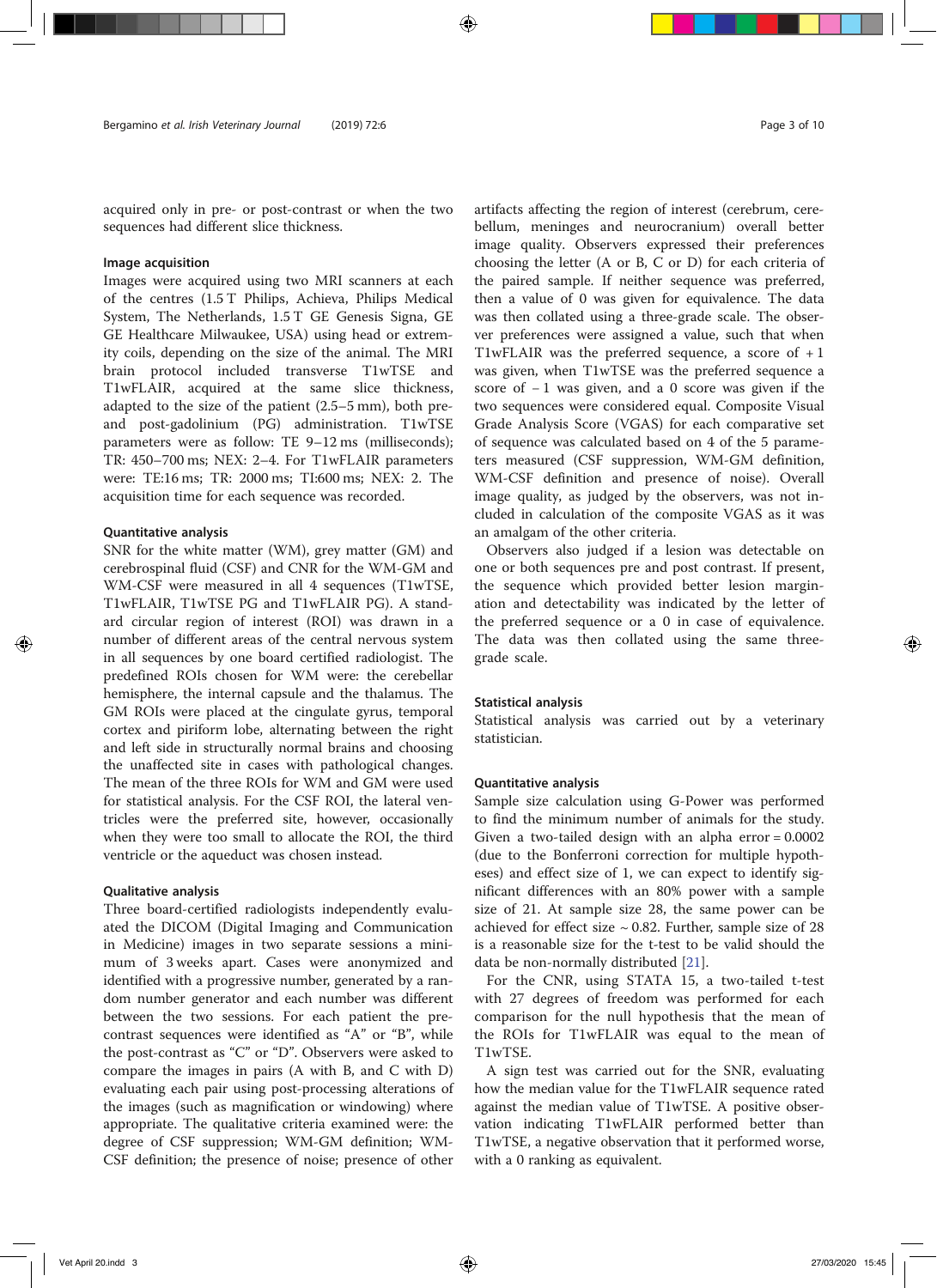#### Qualitative analysis

A two-tailed t-test was performed on the mean VGAS for each of the 6 parameters in both pre- and postcontrast using the statistical package STATA 15.

To assess repeatability of measurements, agreement over sessions was calculated for each observer (intra-observer) using Gwets AC kappa, with linear weighting and probabilistic benchmarking. Gwets AC kappa was also used for the inter-observer agreement for each parameter using the mean value for each observer over the two sessions in order to calculate reproducibility. Landis and Koch (1977) suggest the following benchmark scale for interpreting the kappa-statistic: < 0.00 Poor; 0.00–0.20 Slight; 0.21–0.40 Fair; 0.41–0.60 Moderate; 0.61–0.80 Substantial; 0.81–1.00 Almost Perfect [22].

Due to the small number of lesions within the case cohort, descriptive statistics are presented. The cases were divided in pre- and post-contrast administration. Mean VGAS for lesion detection and lesion margination, respectively, were calculated for subjects where all three observers agreed that lesions were present. Mean VGAS was calculated using the grades for both sessions and all three observers. The results are presented as boxplots of the mean VGAS for lesion detection and margination pre and post contrast administration.

The Bonferroni correction for 25 hypotheses and a significance level of  $p < 0.05$  was calculated and resulted in a significance level of 0.002.

# Results

# Animals

The study population was composed of 26 dogs (10 male neutered; 9 females spayed; 5 males; 2 females) and 2 cats (1 female spayed and 1 male neutered). The range of dog breeds included were: 3 Boxers, 2 German Shepherds, 2 Boston Terriers, 2 Terrier Crosses, 2 Golden Retrievers, 2 Bulldogs, 2 Maltese Terriers, and one Border Collie, Pitbull Terrier, Labrador, Australian Shepherd, Dachshund, Rottweiler, Cocker Spaniel, Miniature Poodle, Poodle Cross, Brussels Griffon and Cavalier King Charles Spaniel. Both of the cats included in the study were Domestic Short Hair. The mean weight in the population was 18.1 Kg (range: 3.5–40.5 Kg) and mean age was 7.2 years (range: 1–15.2 years). Brains were structurally normal in 17 cases, while abnormalities were found in 11 cases: 4 intra-axial masses; 3 extra-axial masses; 1 leptomeningitis; 1 optic neuritis; 1 otits interna and 1 leukariosis.

#### Image acquisition

The mean acquisition time for T1wTSE was 4 mins (minutes) and  $44 s$  (seconds) (Range: 2 mins  $56 s - 6$  mins 17 s) and the mean acquisition time for T1wFLAIR was 5 mins and 6 s (Range: 3 mins 38 s - 6 mins 03 s).

#### Quantitative analysis

The results for the CNR for the sequences with and without Gadolinium are shown in Table 1. T1wFLAIR performed better than T1wTSE for CNR in all cases with the exception of WM-CSF contrast where no significant difference was found between the two sequences.

Results for SNR are summarized in Table 2. For all comparisons, except for the SNR of WM pre- and postcontrast, the null hypothesis was rejected proving that T1wTSE showed higher SNRs for GM and CSF in both pre- and post-contrast. However, there was not enough evidence to reject the null hypothesis for the WM in the pre- and post-contrast series based on the Bonferroniadjusted significance level of 0.002, calculated from a significance level of 0.05 for 25 hypotheses.

#### Qualitative analysis

The two-tailed t-test results are shown in Table 3 for the pre-contrast and in Table 4 for the post-contrast series. Results indicate a significantly better performance of the T1wFLAIR in the suppression of CSF signal, improved WM-GM and WM-CSF definitions and composite VGAS in both pre- and post-contrast series. T1wTSE images showed a statistically significant reduction in the levels of noise compared to the T1wFLAIR images both pre and post-contrast. Regarding overall image quality, the difference between the two sequences was not statistically significant.

The mean of the observers (Table 5) for intra-observer reliability was 'almost perfect' for pre-contrast CSF signal suppression, WM-GM and WM-CSF definitions and presence of noise; 'substantial' for the post-contrast CSF suppression, WM-GM and WM-CSF definitions and

Table 1 Comparison of the Contrast to Noise Ratio (CNR) for T1wFLAIR and T1wTSE Sequences Pre and Post Contrast Administration

| Measure | Gad | T1w FLAIR | T1wTSF | $P$ -value <sup>a</sup> | SE   | Bonferroni Adjusted confidence interval |
|---------|-----|-----------|--------|-------------------------|------|-----------------------------------------|
| WM-CSF  | No  | 2.23      | 10.52  | 0.0008                  | 0.45 | 0.18 3.23                               |
| WM-CSF  | Yes | 2.88      | 10.91  | 0.0048                  | 0.64 | $-0.19$ 4.13                            |
| WM-GM   | No  | 5.05      | 2.03   | < 0.00001               | 0.30 | 2.01 4.03                               |
| WM-GM   | Yes | 4.55      | .75    | < 0.00001               | 0.25 | 1.95 3.64                               |

<sup>a</sup> two-tailed t-test: Gad gadolinium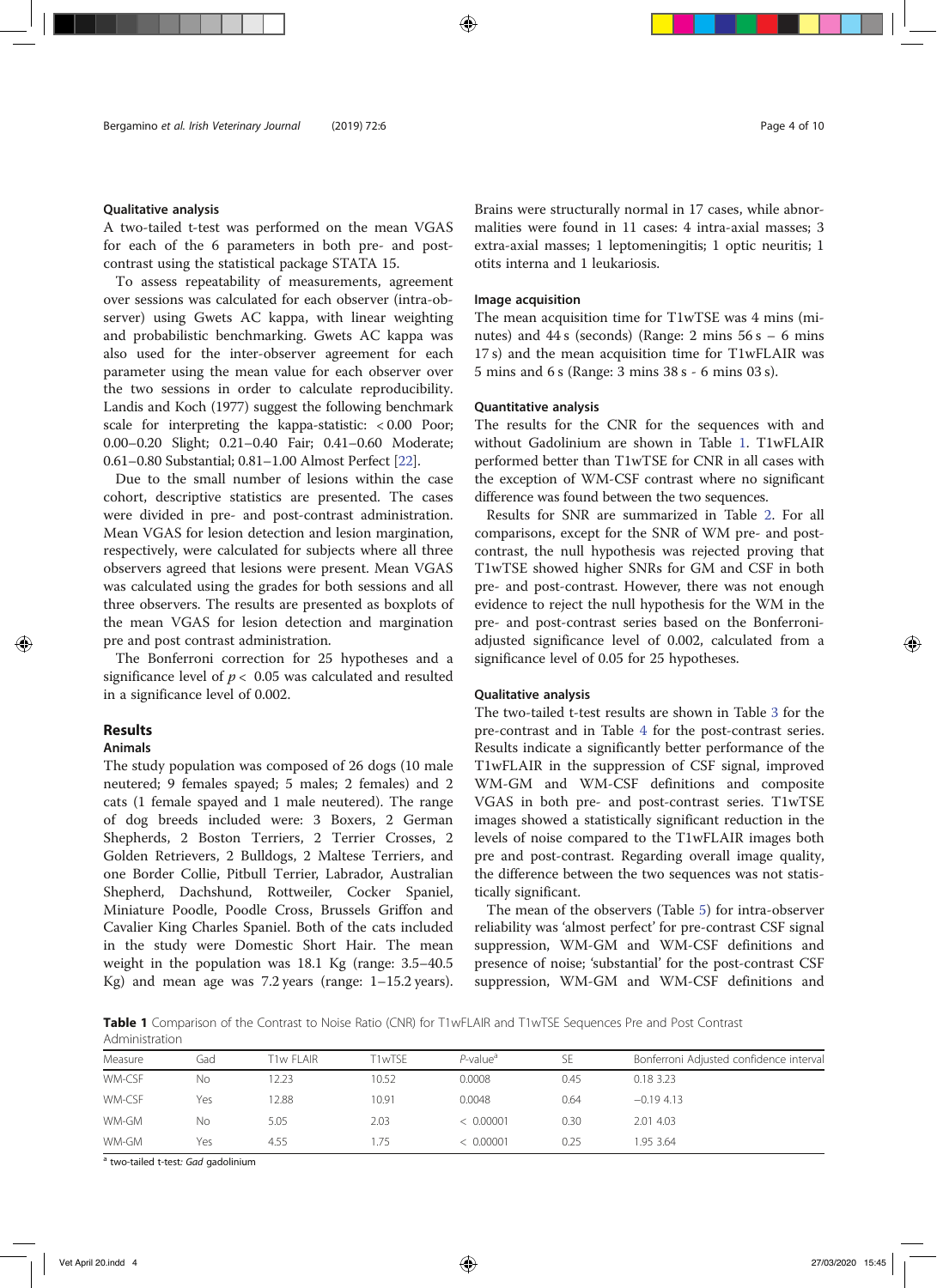Table 2 Comparison of the Median Signal to Noise Ratio (SNR) for T1wFLAIR verses T1wTSE Sequences Pre and Post Contrast Administration

|                |     | No. of Observations<br>for T1wFI AIR verses<br>T1wTSF |          |                                           |                          |
|----------------|-----|-------------------------------------------------------|----------|-------------------------------------------|--------------------------|
| Measure        | Gad | Negative                                              | Positive | Median of<br><b>Differences</b><br>Median | two-tailed<br>$P$ -value |
| SNR CSF        | No  | 25                                                    | 3        | - 4.91                                    | 0.00003                  |
| SNR_CSF        | Yes | 25                                                    | 3        | $-5.48$                                   | 0.00003                  |
| SNR GM         | No  | 25                                                    | 3        | $-5.57$                                   | 0.00003                  |
| SNR GM         | Yes | 24                                                    | 4        | $-5.33$                                   | 0.00018                  |
| SNR WM         | No  | 21                                                    | 7        | $-2.96$                                   | 0.01254                  |
| SNR_WM         | Yes | 22                                                    | 6        | $-2.82$                                   | 0.00372                  |
| Gad gadolinium |     |                                                       |          |                                           |                          |

presence of noise; 'moderate' for the post-contrast overall image quality and 'fair' post-contrast overall better image quality.

The overall inter-observer reliability (Table 6) for CSF signal suppression, WM-GM definition and presence of noise in the pre-contrast images was 'almost perfect' in pre contrast series, and 'substantial' in the post-contrast series. The inter-rater agreement was 'moderate' for both pre- and post-contrast WM-CSF definition with the overall better image quality parameter having 'slight' pre-contrast and 'poor' post-contrast reliability.

The most frequently reported artifact for both sequences was magnetic susceptibility affecting over 80% of the pre (125/156) and post T1wFLAIR (127/156) sequence images and almost 20% of the post contrast T1wTSE (31/156). Chemical shift was noted in 13% of T1wFLAIR (20/156) and 10% of T1wTSE (16/156) images post contrast. Other artifacts recorded were: flow artifact, truncation artifact, wrap around artifact and volume averaging, and these affected less than 4% of the cases per image sequence with no predilection for either sequence.

Regarding the lesion analysis, all three observers agreed that lesions were present in both sessions in 6

Table 3 Comparison of the VGAS mean values for pre-contrast images of T1wFLAIR and T1wTSE sequences of the brain using predefined criteria

| Imaging Criteria                | VGAS Mean<br>Value | Standard<br>Frror | $P$ -value $*$                      | <b>Bonferroni</b><br>Adjusted |
|---------------------------------|--------------------|-------------------|-------------------------------------|-------------------------------|
| <b>CSF Suppression</b>          | 0.95               | 0.04              | 0.00001<br>←                        | 0.83 1.07                     |
| WM-GM                           | 0.92               | 0.04              | 0.00001<br>$\overline{\phantom{a}}$ | 0.79 1.04                     |
| WM-CSF                          | 0.88               | 0.03              | 0.00001<br>←                        | 0.78 0.98                     |
| Presence of Noise               | $-0.88$            | 0.03              | < 0.00001                           | $-1.00 - 0.77$                |
| Overall Better<br>Image Quality | $-0.089$           | 0.10              | 0.39606                             | $-0.43026$                    |
| Composite VGAS                  | 047                | 0.02              | 0.00001<br>$\overline{\phantom{a}}$ | 0.400.54                      |

\* P-value derived from two-tailed t-tests with 27 degrees of freedom

| predefined criteria          |               |                   |             |                               |  |  |
|------------------------------|---------------|-------------------|-------------|-------------------------------|--|--|
| Imaging Criteria             | Mean<br>Value | Standard<br>Frror | $P$ -value* | <b>Bonferroni</b><br>Adjusted |  |  |
| <b>CSF Suppression</b>       | 0.82          | 0.07              | < 0.00001   | 0.59 1.05                     |  |  |
| WM-GM                        | 0.78          | 0.06              | < 0.00001   | 0.56 1.00                     |  |  |
| WM-CSF                       | 0.74          | 0.05              | < 0.00001   | 0.550.93                      |  |  |
| Presence of Noise            | $-0.76$       | 0.07              | < 0.00001   | $-1.00 - 0.53$                |  |  |
| Overall Better Image Quality | $-0.09$       | 0.10              | 0.36290     | $-0.41$ 0.23                  |  |  |
| Composite VGAS               | 0.39          | 0.03              | < 0.00001   | 0.27 0.52                     |  |  |

Table 4 Comparison of the VGAS mean values for post-contrast images of T1wFLAIR and T1wTSE sequences of the brain using

\* P-value derived from two-tailed t-tests with 27 degrees of freedom

pre-contrast and in 8 post-contrast sets of images out of 11 abnormal cases. Considering only these cases in which all three observers agreed lesions were present, the distribution of results is represented in Fig. 1. Precontrast mean VGAS for detectability was 0.44, median 0.67; mean VGAS for margination was 0.56 median 0.92. Post-contrast mean VGAS for detectability was 0.00 median, − 0.08; mean VGAS for margination was − 0.27, median  $-0.42$  As shown in the box plots (Fig. 1), T1wFLAIR images provided improved lesion detectability and margination compared to T1wTSE in pre-contrast studies in a higher number of cases. However, on the post-contrast images the lesion detectability was almost equivalent, while margination was judged to be improved in the T1wTSE.

#### **Discussion**

MRI sequence selection is based on providing tissue contrast to enhance the image quality of the area under investigation and enable more accurate interpretation diagnostically. In terms of the brain, the contrast between different brain tissues and the CSF is of primary importance. One of the strengths of the T1wFLAIR sequence reported in human literature is its superior image contrast [3–6, 9, 12]. In veterinary imaging there are a number of other key factors that need to be taken into account when assessing the image quality. Firstly, the human brain has a greater mass – so the lower SNR ratio in T1wFLAIR images would be expected to have a greater negative impact on the image quality of animal brains. Secondly, the shape of the canine brain is relatively longer in a rostro-caudal direction with relatively narrow olfactory bulbs further reducing the signal generated. In addition, the air-filled frontal sinuses and tympanic bullae that lie adjacent to the brain tissue provide conditions favouring high levels of magnetic susceptibility artifact that could adversely affect images in T1wFLAIR sequences. Finally, many of the human studies used extended T1wFLAIR acquisition times that are not clinically appropriate, thus preselecting parameters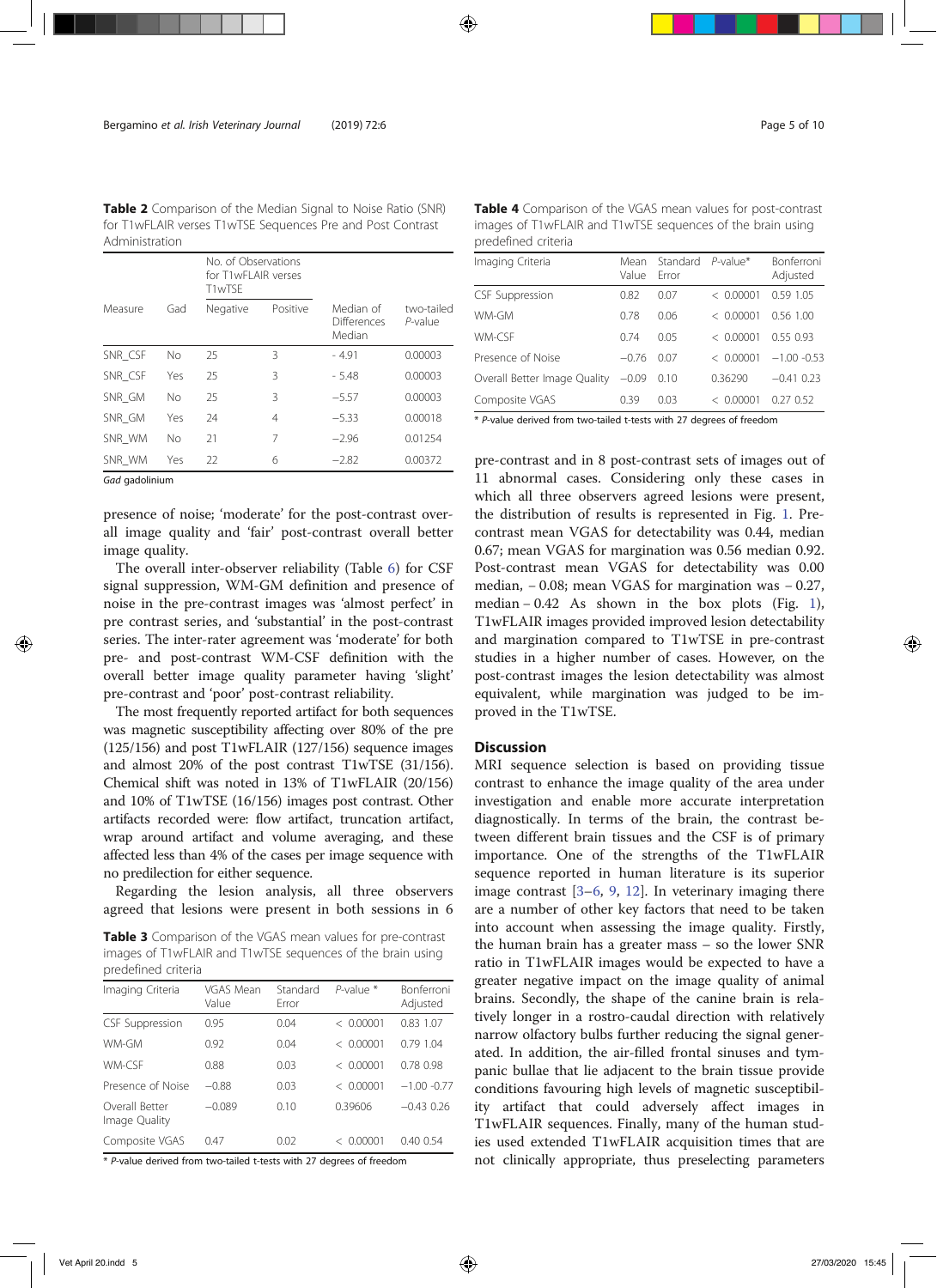|                              | Pre-contrast  |                         | Post-contrast |                         |  |
|------------------------------|---------------|-------------------------|---------------|-------------------------|--|
| Imaging Criteria             | AC Gwet kappa | Probabilistic Benchmark | AC Gwet kappa | Probabilistic Benchmark |  |
| <b>CSF Suppression</b>       | 0.97          | $0.8 - 1$               | 0.86          | $0.6 - 0.8$             |  |
| WM-GM                        | 0.97          | $0.8 - 1$               | 0.84          | $0.6 - 0.8$             |  |
| WM-CSF                       | 0.89          | $0.8 - 1$               | 0.79          | $0.6 - 0.8$             |  |
| Presence of Noise            | 0.90          | $0.8 - 1$               | 0.76          | $0.6 - 0.8$             |  |
| Overall Better Image Quality | 0.52          | $0.2 - 0.4$             | 0.59          | $0.4 - 0.6$             |  |

Table 5 Results for mean intra-observers agreement considering all observers assessing T1wFLAIR and T1wTSE sequences of the brain of dogs and cats

that minimized differences in acquisition times was important when comparing the sequences.

This study confirmed previously described superior CNR for T1wFLAIR images compared to T1wTSE demonstrating significantly higher GM-WM and WM-CSF CNRs for the T1wFLAIR [3–7, 9, 11, 12], in both preand post-contrast imaging of the brain of dogs and cats quantitatively (Table 1).

The superior tissue contrast displayed in the T1wFLAIR sequence is due to the use of the characteristic 180° pulse (inversion pulse) [3, 9]. When applying the inversion pulse, the longitudinal magnetization becomes negative, increasing the contrast twofold during T1w relaxation [9]. Our results confirmed that despite any relative reduction in brain mass in animals compared to humans and the resultant reduction in SNR, that qualitatively T1wFLAIR retained its superior tissue contrast when using VGAS (Tables 3 and 4). The VGAS showed a statistically significant difference with better T1wFLAIR performance in both WM-GM and WM-CSF definition (Tables 3, 4 and 5) by all observers. The marked contrast definition is evident in Fig. 2, which shows the excellent differentiation of GM and WM of T1wFLAIR images, is considered an important parameter in MRI image assessment [23]. The high levels of inter- and intra- observer agreement, scoring the T1wFLAIR sequence as better in comparison to T1wTSE validates the superior tissue contrast of T1wFLAIR. Although gadolinium improved the overall contrast for the T1wTSE sequence, T1wFLAIR still remained superior to a 'substantial' and 'moderate' level in the inter-observer agreement analysis demonstrating that T1wFLAIR to provides better WM-GM contrast both pre- and post-gadolinium administration.

Considering the quantitative analysis, the only parameter that didn't reach a statistically significance level was the CNR for the WM-CSF definition. However, as VGAS judged T1wFLAIR superior compared to T1wTSE for this parameter, it is likely that statistical significance was not reached due to insufficient case numbers.

While tissue contrast is considered a strength of the T1wFLAIR sequence, the reduced SNR is a recognized weakness. Comparing the two sequences, the SNR values were unsurprisingly significantly lower in T1wFLAIR than T1wTSE, with the exception of the white matter in post-contrast. For this variable the number of cases was likely insufficient to reach a significance. Overall the SNR results are in accordance with previous human studies [5, 11] despite the decrease in mass and different shape of the animal brain and demonstrate a similar strong reduction in signal relative to noise negatively impacting image quality. Although the majority (25 animals) in our case population demonstrated the lower SNR in the T1wFLAIR image sequence compared to that of T1wTSE, there were three animals (a cat, a Maltese terrier and a Boxer dog) with quite marked and unexpectedly high SNR values in the pre- and post-contrast T1wFLAIR sequence although their T1wTSE SNR values were as expected. There was no obvious reason to explain this finding as although the Phillips MRI machine performed all three studies, they used different coils and had different slice thickness (2.5 mm, 3 mm and 4 mm). In addition, a second Boxer dog and Maltese terrier

Table 6 Results for mean inter-observers agreement considering all observers assessing T1wFLAIR and T1wTSE sequences of the brain of dogs and cats

|                              | Pre-contrast  |                         | Post-contrast |                         |  |
|------------------------------|---------------|-------------------------|---------------|-------------------------|--|
| Variable                     | AC Gwet kappa | Probabilistic Benchmark | AC Gwet kappa | Probabilistic Benchmark |  |
| <b>CSF Suppression</b>       | 0.96          | $0.8 - 1$               | 0.86          | $0.6 - 0.8$             |  |
| WM-GM                        | 0.94          | $0.8 - 1$               | 0.81          | $0.6 - 0.8$             |  |
| WM-CSF                       | 0.86          | $0.6 - 0.8$             | 0.69          | $0.4 - 0.6$             |  |
| Presence of Noise            | 0.89          | $0.8 - 1$               | 0.76          | $0.6 - 0.8$             |  |
| Overall Better Image Quality | 0.17          | $0 - 0.2$               | 0.1           |                         |  |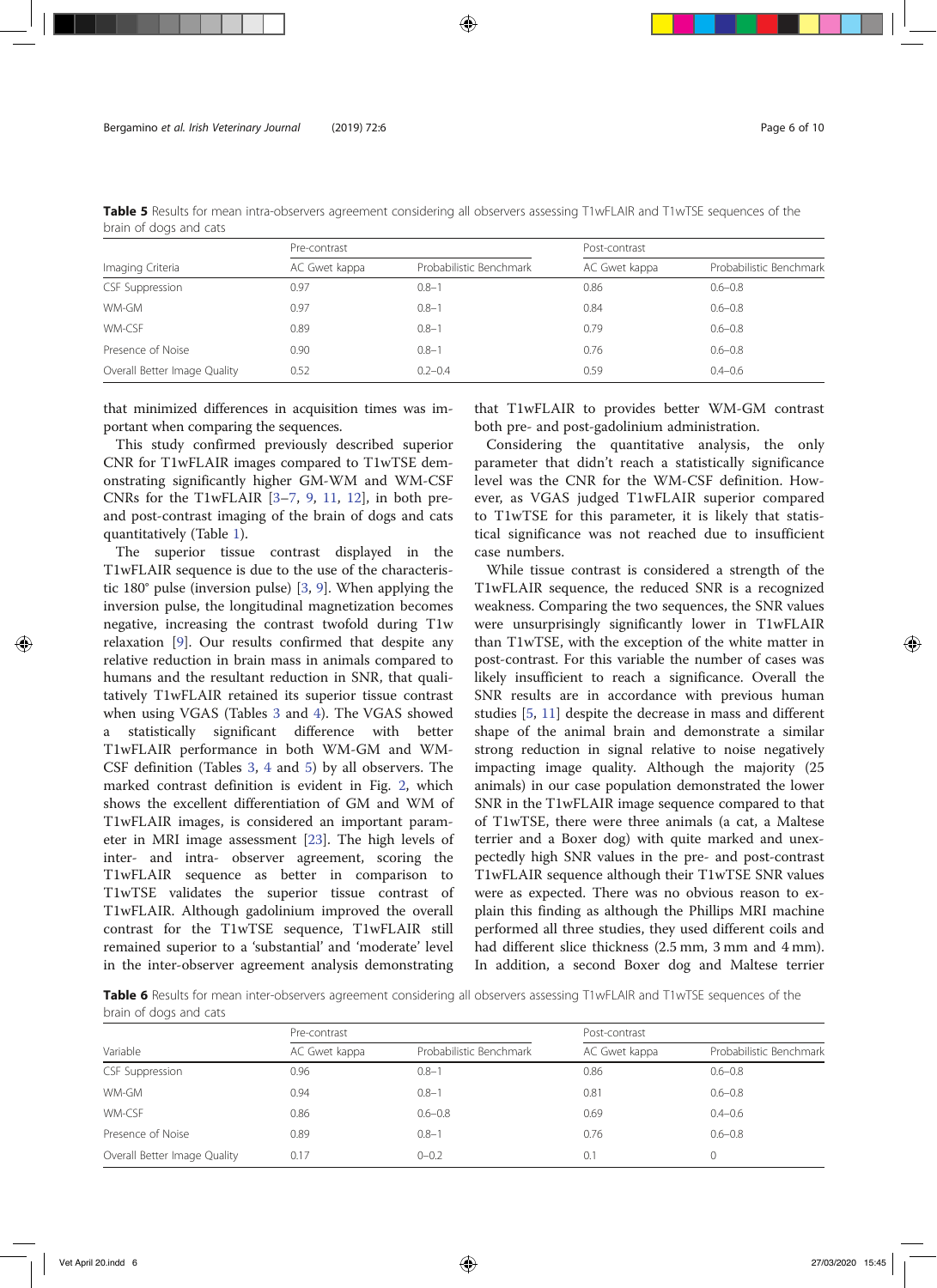

replicated the MRI scan using the same machine and parameters and recorded the expected lower T1wFLAIR SNR levels. Therefore, as these three outliers would alter the mean SNR value for the T1wFLAIR sequence possibly leading to an erroneous interpretation of the result, it was considered more prudent to analyze the SNR data using Wilcoxon signed rank test, that does not assume that the data follows a normal distribution [24]. The results (Table 2) showed better SNR for the T1wTSE compared to T1wFLAIR is in keeping with the literature

that IR sequences, such as T1wFLAIR, have lower signal-to-noise efficiency compared to TSE [25].

NEX (number of excitations) represents the number of times the signal originating from a certain slice is recorded [26]. The decision to use of a NEX of 2 for the T1wFLAIR as opposed to 2–4 for the T1wTSE was in order to maintain a similar acquisition time for the sequences. As a result, by lowering the NEX, the amount of signal recorded is decreased, however the scan time is also decreased [26]. In this study, a lower NEX in the



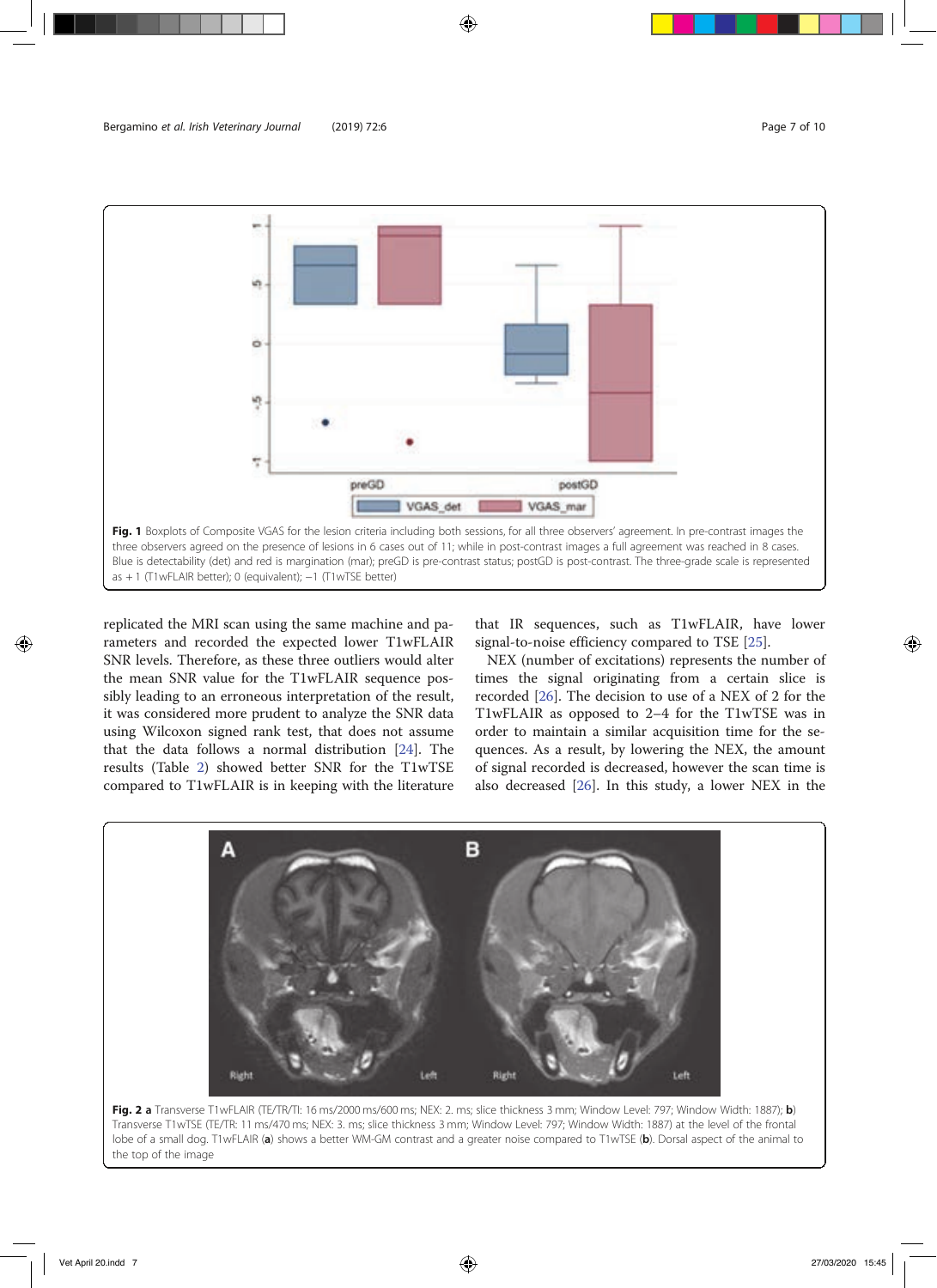T1wFLAIR sequence negatively impacted the signal recorded for the image sequence, meaning a higher level of noise in the displayed image, but did result in similar acquisition times when compared to T1wTSE, with a mean difference of only 22 s, representing a more clinically applicable comparison.

In light of the poorer SNR and lower NEX, the noise was as expected more conspicuous in the T1wFLAIR when compared to the TSE (Tables 3, 4) with interobservers agreement reporting between 'substantial' to 'almost perfect' higher noise levels in the IR sequence in both sessions (Tables 5 and 6). High levels of noise give undesired signal that does not contribute to the image formation generated by fluctuations of the signal intensity [14, 23, 27]. There are two types of noise present in MR images. 'Gaussian noise', which was the predominant type found in this study, is responsible for quantum mottle and is displayed as a grainy pattern in the background. The second type is the 'structured noise', which is responsible for lines and streaks formation [14]. Both types of noise can adversely affect image interpretation by masking low-contrast lesions. So even though the noise level was greater in the T1wFLAIR images the inherent better contrast of the sequence minimized the negative impact on the images and this theory was supported by the VGAS preference for the T1wFLAIR image sequence.

Analyzing CSF signal suppression, both quantitative and qualitative analysis showed that the suppression in the T1wFLAIR sequence was significantly better than in the T1wTSE one (Fig. 3). This result represented a major advantage of the sequence, as the FLAIR allows the signal originating from the CSF to be nullified, contributing to a greater image contrast. The repeated interobserver score varying between 'almost perfect' and 'substantial' in pre-contrast and post-contrast images indicate the repeatability and reliability of this result. CSF suppression can be advantageous in case of lesions in the subarachnoid space or intra-ventricular tumors or more in general in case of lesions located close to the CSF [28]. The nullification of the signal originating from the fluid adjacent/surrounding the lesion can improve its visualization [28].

Excluding noise there were a number of artifacts that affected image quality with T1wTSE images less affected in comparison to those of T1w FLAIR. Magnetic susceptibility was the most frequently observed artifact affecting over 80% of the T1wFLAIR pre and post contrast sequences compared to less that 20% of the T1wTSE ones. This artifact was reported by all observers affecting the rostral or caudal aspects of the skull, respectively at the level of the frontal sinuses, the olfactory bulbs and at the caudal fossa. In the human literature [5, 6] magnetic susceptibility has been reported, mainly but not exclusively in patients with metallic implants. The impact of this artifact can be reduced by the use of a longer echo train length; however, this would result in an increase in ghosting and blurring artifacts that also compromise image quality [5]. Other artifacts (chemical shift, flow artifact, Truncation artifact, wrap around artifact and volume averaging) were present but had no significant difference between sequences.

The qualitative results of the study were examined in two ways as a composite VGAS and a VGA of 'overall



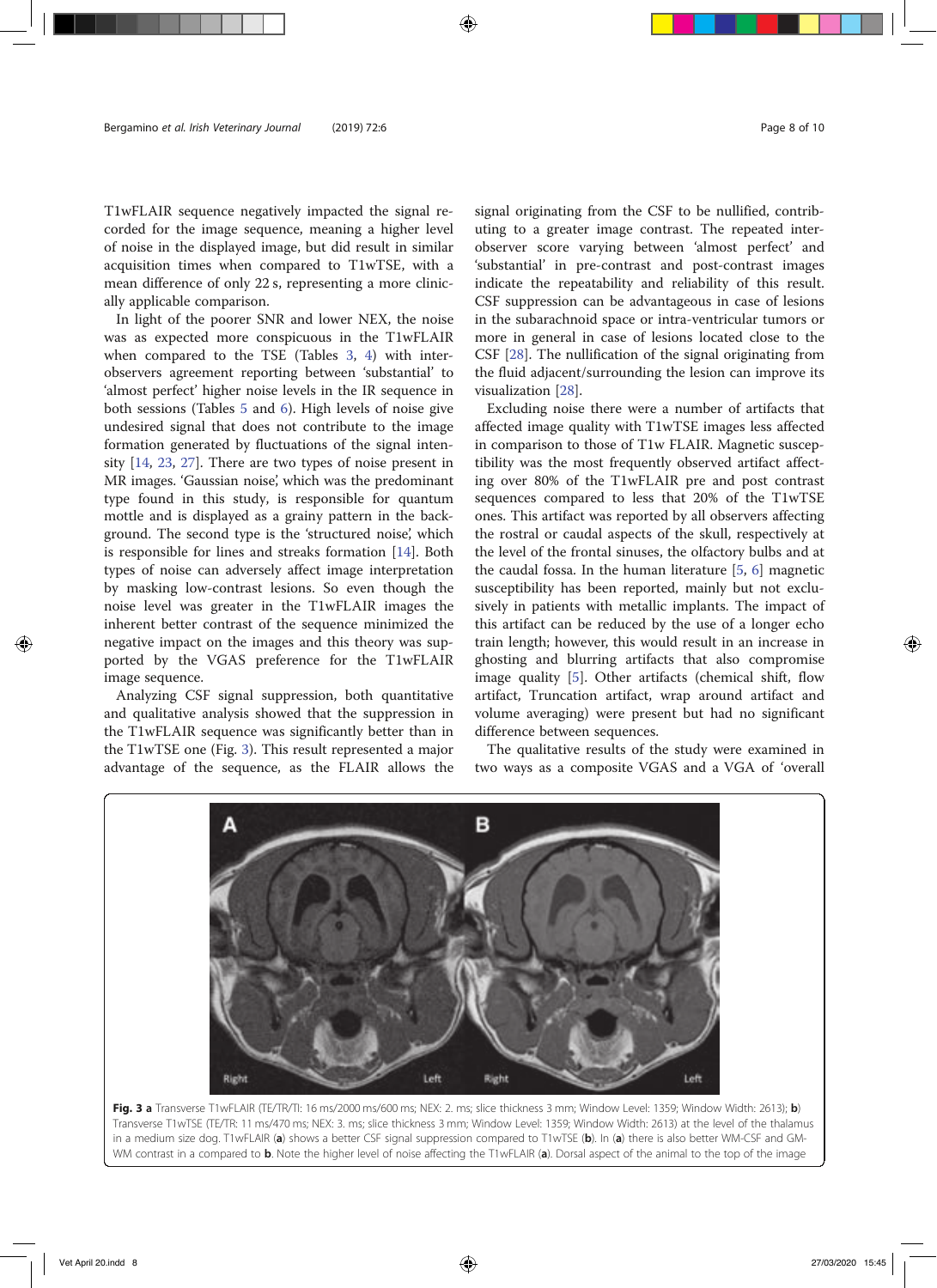image quality'. The composite VGAS was an amalgam of all the variables excluding 'overall image quality', considering each parameter equal in importance e.g. GM-WM contrast, CSF suppression etc., and their contribution to image quality. 'Overall image quality' was based on personal judgement of the image and each observer was likely to attribute a different significance to each parameter, leading to a less objective evaluation compared to the composite VGAS. While the composite VGAS demonstrated T1wFLAIR to provide significantly better image quality (Tables 3 and 4), the t-test results for the VGA score for the single parameter "overall image quality", by the observers showed no statistically significant difference between the sequences in either pre-contrast or post-contrast studies. This discrepancy in the results may be that despite the superior contrast of the brain tissue in the T1wFLAIR sequence as evidenced by the composite VGAS, the increased levels of noise and the greater incidence of the magnetic susceptibility artifact rendered the images less visually appealing. Thus, observers judged the image quality to be equivocal between T1wFLAIR and T1wTSE and the marginal difference in the "overall image quality" between the sequences is highlighted by the 'poor' inter-observer agreement for both pre and post-contrast images. This was reinforced by the 'moderate' intraobserver agreement, indicating that the observers themselves regularly changed their preferred sequence highlighting the negligible difference in 'overall image quality'.

The secondary aim of the study was to investigate the effectiveness of the IR sequence in detecting intracranial lesions. Although insufficient case numbers with lesions were present in the study to permit statistical analysis, there were sufficient numbers to highlight trends in the data. The results suggest that administration of a contrast media improves lesion detection in both sequences with 6 cases being visualized in both pre-contrast studies compared to 8 in the post contrast ones. According to our results, pre-contrast T1wFLAIR imaging provided both better lesion definition and margination when compared to standard T1wTSE; however, after contrast administration the detection was almost equivalent between sequences and slightly improved margination in the T1wTSE was reported (Fig. 1). This is partially in conflict with Qian et al (2008) which indicated the inversion recovery as the sequence providing higher lesions' contrast enhancement [8]. This discrepancy may be due to the different pathologies included in the two studies, as Qian et al only investigated neoplastic lesions [8]. The current study results partially agree with Lee et al's study (2000); that showed T1wFLAIR equivalent or superior for lesion detectability compared to T1wTSE in pre contrast images but differs from this study as they found post-contrast T1wFLAIR's superiority was maintained [6]. Further research in which a greater number of intracranial lesions are present should the considered to allow statistical analysis, although the results may be inconclusive as it remains controversial even in the human medical literature [8–10, 12].

# Conclusion

T1wFLAIR demonstrated superior contrast of brain tissue when compared to T1wTSE both by quantitative and qualitative assessment in MRI veterinary imaging of the brain of dogs and cats. The IR sequence definitively showed better CSF suppression, WM-GM and WM-CSF definition pre- and post-contrast administration when compared to T1wTSE. The results also suggest that T1wFLAIR may be helpful in detecting intra-cranial lesions especially in pre-contrast images as they showed better lesion detectability and margination although further studies are required with increased case numbers to statistically confirm this hypothesis.

Hence, T1wFLAIR is a useful adjunctive sequence when investigating the brain of dogs and cats and may be more effective in pre contrast lesion detection.

#### Acknowledgements

The authors would like to thank Susan Connolly for the statistical analysis and Cheryl Baumel for the technical support and image acquisition.

#### Authors' contributions

CB: study design, case selection; image preparation; article writing. SH: study design, image analysis; article writing and correction. KW: image analysis; article correction. CS: study design, image analysis; article writing and correction. All authors read and approved the final manuscript.

#### Funding

No funding.

#### Availability of data and materials

All data generated for this study are included in the presented article.

#### Ethics approval and consent to participate

As the T1wFLAIR and T1wTSE sequences were routinely being conducted for examination of the brain, the study was exempt from ethical review.

#### Consent for publication

Not applicable.

#### Competing interests The authors declare that they have no competing interests.

# Author details

<sup>1</sup>School of Veterinary Medicine Teaching Hospital, University College Dublin, Belfield, Dublin, Ireland. <sup>2</sup>Department of Surgical Sciences, University of Wisconsin, Madison, WI 53706, USA.

#### Received: 4 February 2019 Accepted: 1 July 2019 Published online: 06 July 2019

#### References

- 1. Robertson I. Optimal magnetic resonance imaging of the brain. Vet Radiol Ultrasound. 2011;52(Suppl 1):15–22 Wiley/Blackwell (10.1111). http://doi. wiley.com/10.1111/j.1740-8261.2010.01781.x.
- 2. Joslyn S, Hague D. Magnetic resonance imaging of the small animal brain. In Pract. 2016;38:373–85 http://inpractice.bmj.com/lookup/doi/10.1136/inp.i4183.